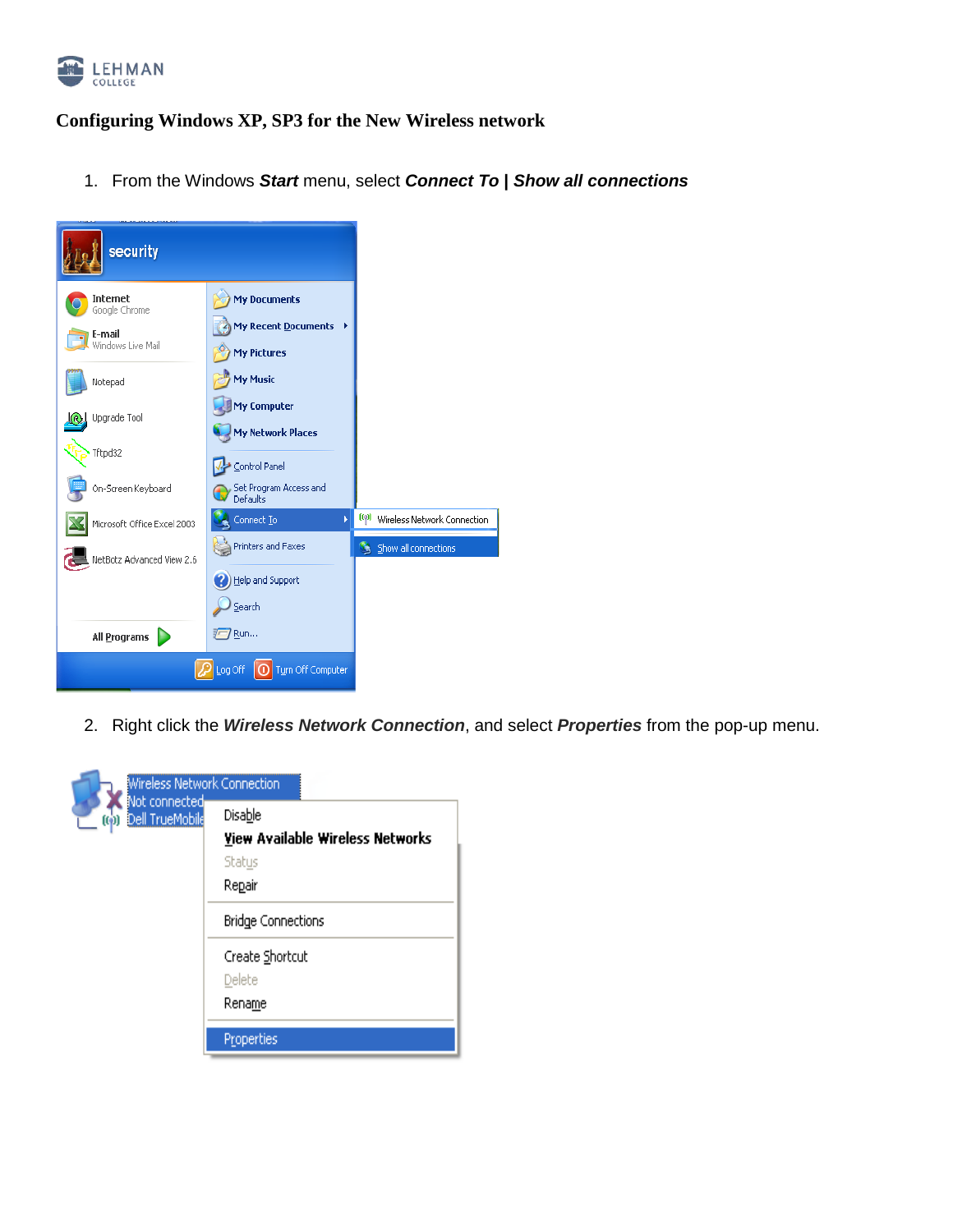

3. On *the Properties* dialog, select the *Wireless Networks* tab, and click *Add*.

| Wireless Networks<br>Advanced<br>General<br>Villse Windows to configure my wireless network settings                      |
|---------------------------------------------------------------------------------------------------------------------------|
|                                                                                                                           |
|                                                                                                                           |
| Available networks:                                                                                                       |
| To connect to, disconnect from, or find out more information<br>about wireless networks in range, click the button below. |
| View Wireless Networks                                                                                                    |
| Preferred networks:                                                                                                       |
| Automatically connect to available networks in the order listed<br>below:                                                 |
| Move up                                                                                                                   |
| Move down                                                                                                                 |
|                                                                                                                           |
| Add<br>Remove<br>Properties                                                                                               |
| Learn about setting up wireless network<br>Advanced                                                                       |
| configuration.                                                                                                            |
| ПK<br>Cancel                                                                                                              |

- 4. Select the *Association* tab, and enter the following settings:
- In the *Network name (SSID)* field, *type lehman\_college*
- From the **Network Authentication** drop-down, select **WPA2**.
- From the **Data encryption** drop-down, select **AES**

| <b>Wireless network properties</b>              |                                                                   |
|-------------------------------------------------|-------------------------------------------------------------------|
| Association<br>Authentication                   | Connection                                                        |
| Network name (SSID):                            | lehman college                                                    |
| Wireless network key                            | Connect even if this network is not broadcasting                  |
| This network requires a key for the following:  |                                                                   |
| Network Authentication:                         | WPA2                                                              |
| Data encryption:                                | <b>AES</b>                                                        |
| Network key:                                    |                                                                   |
| Confirm network key:                            |                                                                   |
| Key index (advanced):                           | ٨                                                                 |
| $\vee$ The key is provided for me automatically |                                                                   |
| access points are not used                      | This is a <u>c</u> omputer-to-computer (ad hoc) network; wireless |
|                                                 | ОK<br>Cancel                                                      |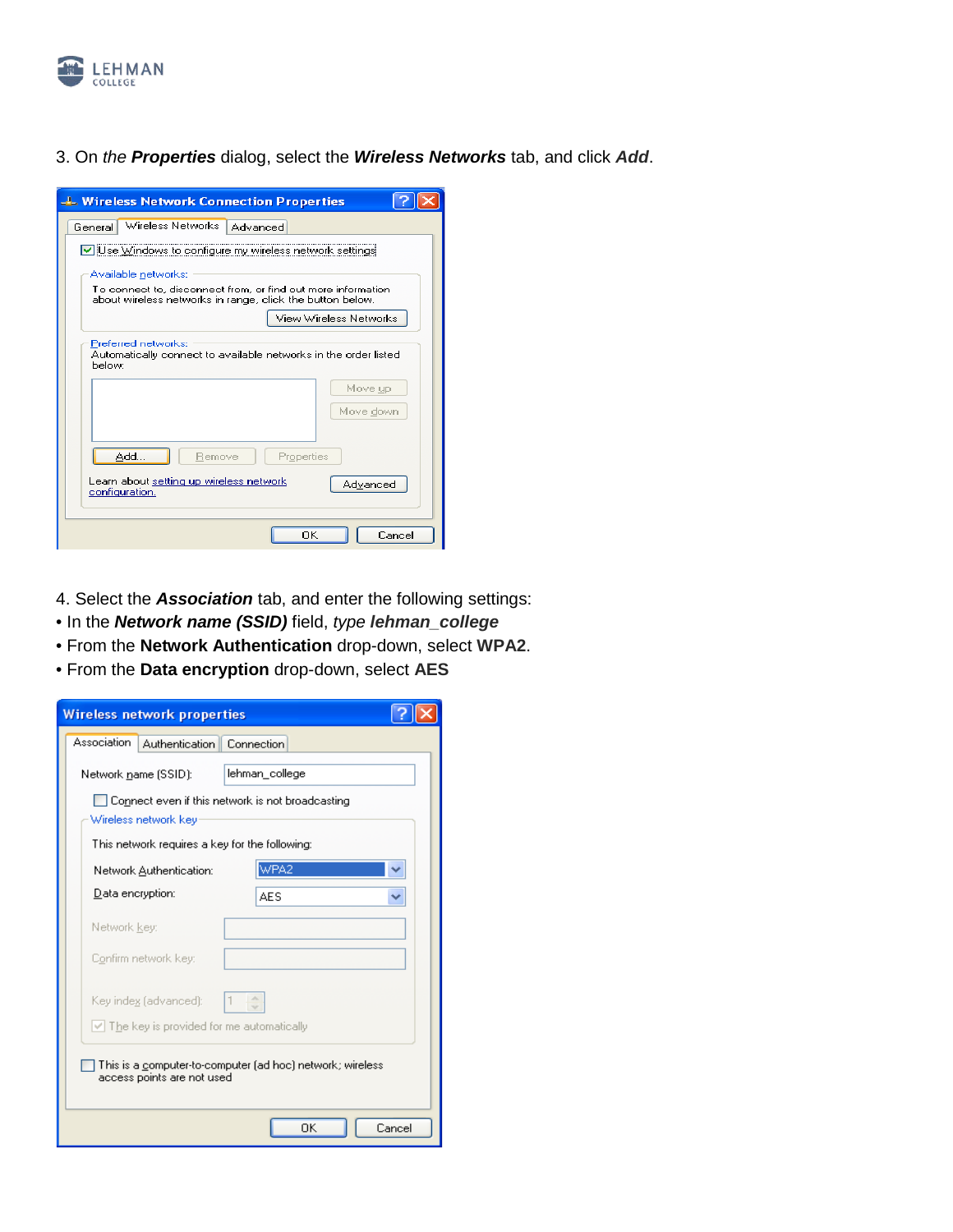

- 5. Next, select the *Authentication* tab, and enter the following settings:
- From the **EAP type** drop-down, select **Protected EAP (PEAP)**.
- Uncheck the *Authenticate as computer***…** option.
- Uncheck the *Authenticate as guest***…** option.

|             | <b>Wireless network properties</b>                                                                                            |            |    |            |
|-------------|-------------------------------------------------------------------------------------------------------------------------------|------------|----|------------|
| Association | Authentication                                                                                                                | Connection |    |            |
|             | Select this option to provide authenticated network access for<br>wireless Ethernet networks.                                 |            |    |            |
|             | $\vee$ Enable IEEE 802.1x authentication for this network                                                                     |            |    |            |
| EAP type:   | Protected EAP (PEAP)                                                                                                          |            |    |            |
| unavailable | Authenticate as computer when computer information is available<br>Authenticate as guest when user or computer information is |            |    | Properties |
|             |                                                                                                                               |            | OK | Cancel     |

## 6. Click *Properties*.

7. On the *Protected EAP Properties* dialog, uncheck the *Validate server certificate* option, as shown in the illustration:

| <b>Protected EAP Properties</b>                                                      |
|--------------------------------------------------------------------------------------|
| When connecting:                                                                     |
| Malidate server certificate                                                          |
| Connect to these servers:                                                            |
|                                                                                      |
| Trusted Root Certification Authorities:                                              |
| AddTrust External CA Root                                                            |
| Baltimore CyberTrust Root<br>Bluesocket, Inc. Root CA                                |
| CA1                                                                                  |
| Certiposte Classe A Personne<br>Certiposte Serveur                                   |
| Certisign - Autoridade Certificadora - AC2                                           |
| ⋖<br>THE                                                                             |
| Do not prompt user to authorize new servers or trusted<br>certification authorities. |
| Select Authentication Method:                                                        |
| Configure<br>Secured password (EAP-MSCHAP v2)                                        |
| Enable Fast Reconnect                                                                |
| Enable Quarantine checks<br>Disconnect if server does not present cryptobinding TLV  |
| Cancel<br>OK                                                                         |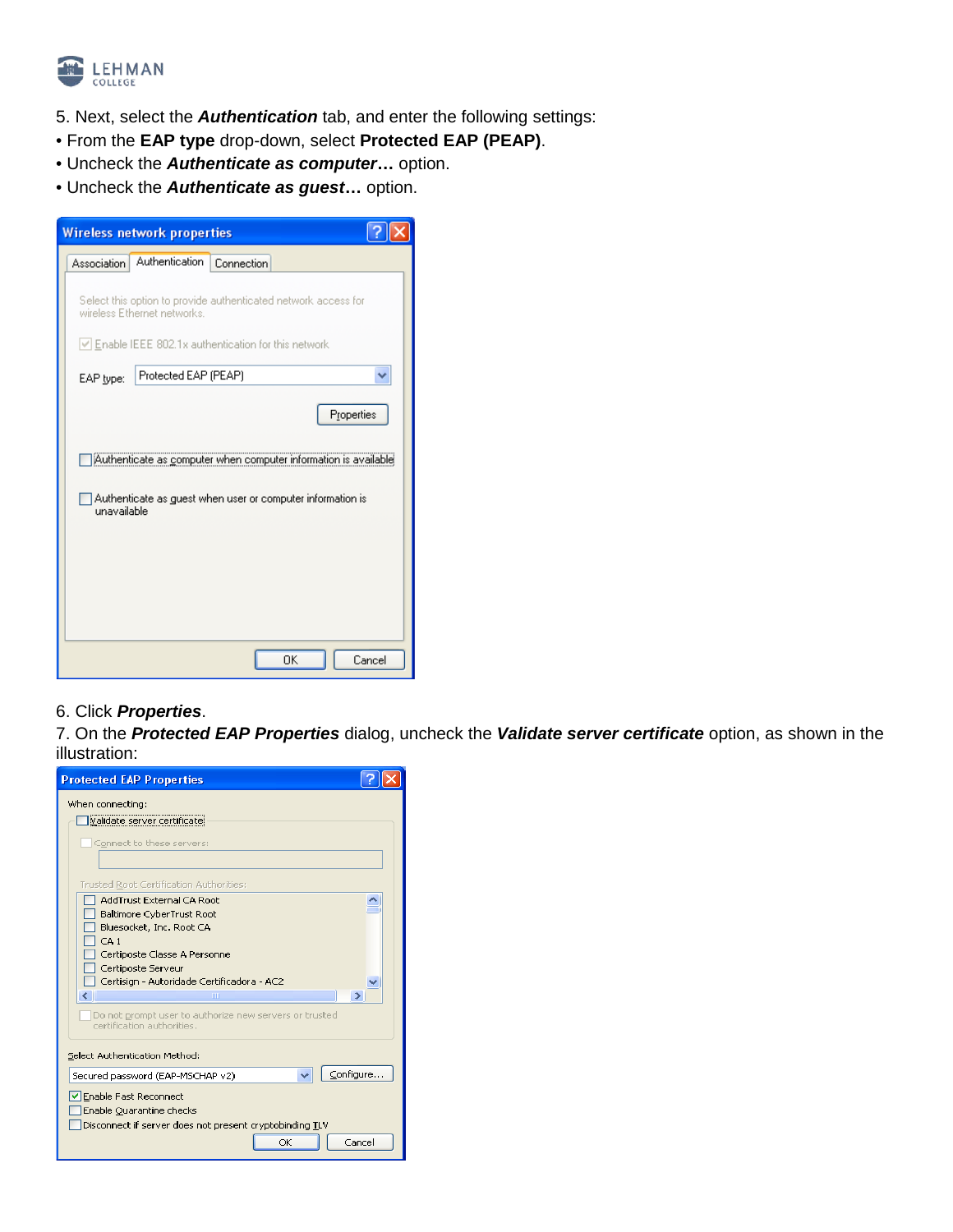

- 8. Click **Configure**.
- 9. **Uncheck** the "Automatically use my Windows login name and password" box and click **OK**.

| <b>EAP MSCHAPv2 Properties</b>                                               |  |
|------------------------------------------------------------------------------|--|
| When connecting:                                                             |  |
| Automatically use my Windows logon name and<br>password (and domain if any). |  |
| ΠK<br>Cancel                                                                 |  |
|                                                                              |  |

- 10. Click *OK* on each of the three previous windows to save the settings.
- 11. Click the Wireless Network Connection Bubble in order to login.

| <sup>((p)</sup> Wireless Network                                                                        |  |
|---------------------------------------------------------------------------------------------------------|--|
| Click here to select a certificate or other credentials for<br>connection to the network lehman college |  |
|                                                                                                         |  |

12. To login:

- Enter your **Lehman Login user name** and **Password**.
- Leave the **Logon domain** field blank and click *OK*.

| <b>Enter Credentials</b> |                                                 |
|--------------------------|-------------------------------------------------|
|                          |                                                 |
| User name:               | username                                        |
| Password:                | .                                               |
| Logon domain:            |                                                 |
|                          | Save this user name and password for future use |
|                          | Cancel<br>OK                                    |

13. The Wireless Network Connection bubble shows you are connected.

14. Your machine is now configured to connect to "**lehman\_college**". Close the *Network Connections* window by clicking on the red "**X**" in the upper right-hand corner of the window.

15. To logout, click on the computer icon located in the taskbar.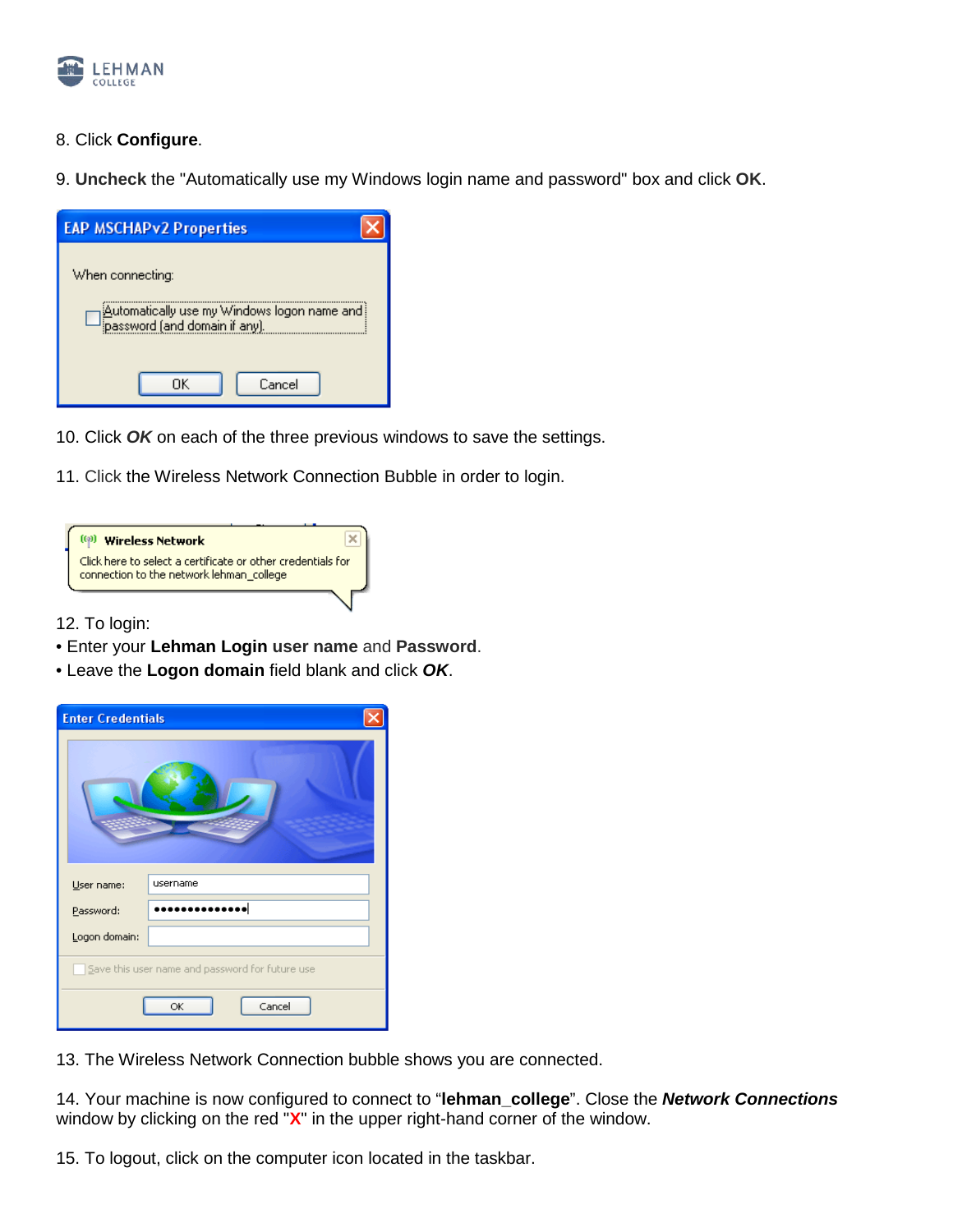

16. In the Wireless Network Status window, click on *View Wireless Networks***.**

| (i) Wireless Network Status |                        |
|-----------------------------|------------------------|
| General<br>Support          |                        |
| Connection                  |                        |
| Status:                     | Connected              |
| Network:                    | lehman_college         |
| Duration:                   | 00:15:53               |
| Speed:                      | 54.0 Mbps              |
| Signal Strength:            | annil                  |
| Activity                    |                        |
| Sent                        | Received<br>(Q)        |
| Packets:<br>921             | 681                    |
| Disable<br>Properties       | View Wireless Networks |
|                             | Close                  |

17. Select "**lehman\_college**" from the list and click the *Disconnect* button.

| ((a) Wireless Network                                   |                                                                                                          |
|---------------------------------------------------------|----------------------------------------------------------------------------------------------------------|
| <b>Network Tasks</b>                                    | Choose a wireless network                                                                                |
| Refresh network list<br>е                               | Click an item in the list below to connect to a wireless network in range or to get more<br>information. |
| Set up a wireless network<br>for a home or small office | lehman_college<br>Connected <sub>76</sub><br>((ල))<br>Security-enabled wireless network (WPA2)           |
| <b>Related Tasks</b>                                    | You are currently connected to this network. To disconnect from this network,<br>click Disconnect.       |
| (i) Learn about wireless<br>networking                  |                                                                                                          |
| Change the order of<br>preferred networks<br>52         | Automatic S<br>$\circ$                                                                                   |
| Change advanced<br>settings                             |                                                                                                          |
|                                                         | $((\mathsf{Q})$<br>aadil                                                                                 |
|                                                         | <b>Icvoip</b><br>$($ ( $\circ$ )                                                                         |
|                                                         | Unsecured wireless network                                                                               |
|                                                         | lah<br>((ဝူ)                                                                                             |
|                                                         | Disconnect                                                                                               |

In the future, you may connect to "**lehman\_college**" by simply selecting it from the list of available wireless networks; your login credentials will be saved.